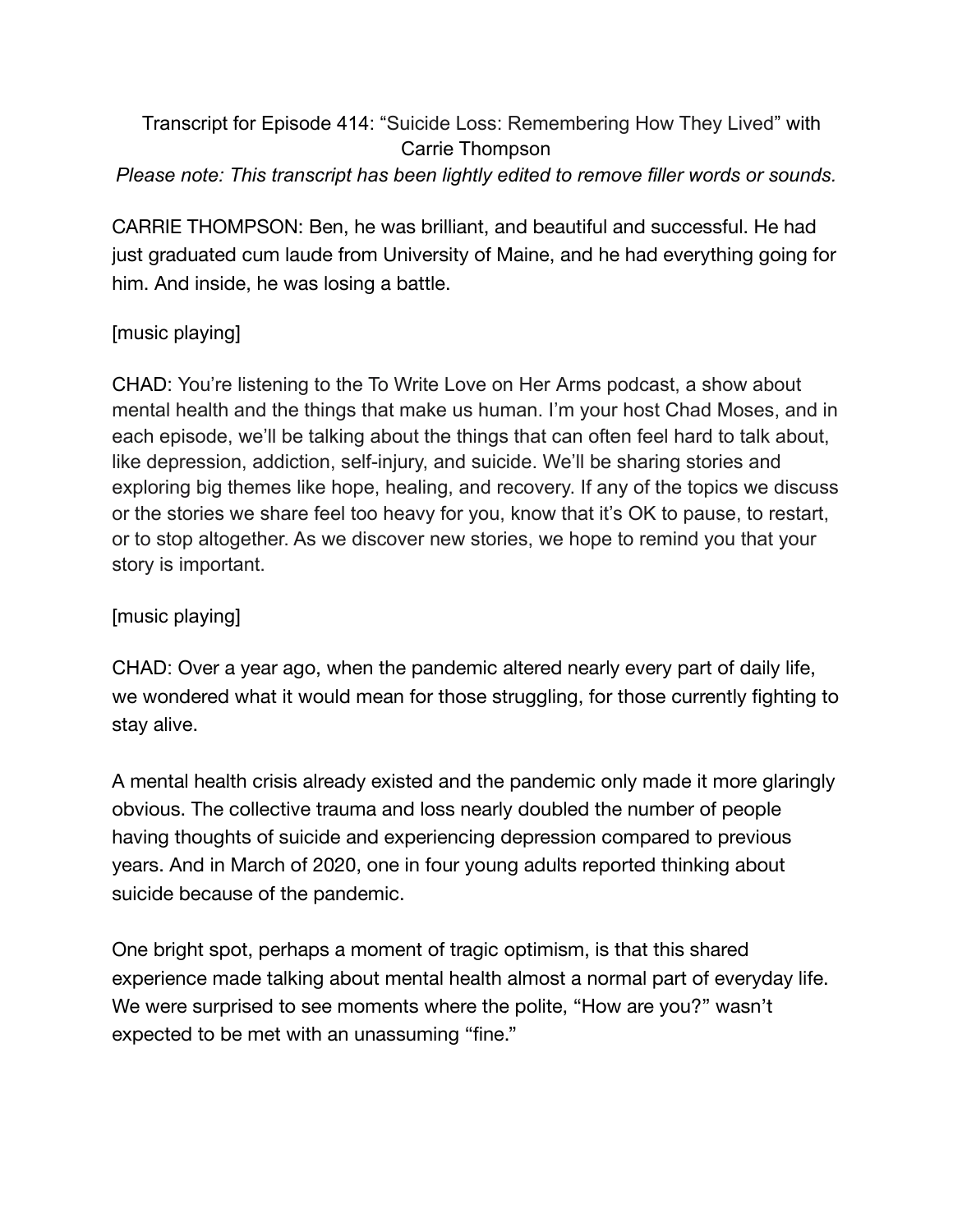Over the course of the next few episodes, in honor of TWLOHA's Another Day With You campaign and World Suicide Prevention Day on September 10th (which you can learn more about at twloha.com/wspd), we want to use this space to have conversations that challenge the lie that says we can't or shouldn't talk about suicide. We want to share real-life experiences as they relate to suicide attempts, loss, and ideation. For today's conversation, we're chatting with and hearing from Carrie Thompson, who lost her son Ben to suicide two years ago.

Carrie is a mother, a wife, and a high school English teacher, who recently moved from a small town in New Hampshire to the city of Seattle, Washington. As a suicide loss survivor, Carrie is on a quest for understanding and healing. She's an essayist of "creative nonfiction and sad stories" mostly exploring topics around grief and loss to suicide. A piece she wrote about hiking in honor of her son Ben, titled "The 48 Mountains That Held My Grief" was featured in the New York Times. Her words, links to all of which can be found in the show notes, are honest, unapologetic, and wise, and we're truly grateful for the opportunity to share some of that with you today.

With that being said, I'm your host Chad Moses. Let's get started.

[music playing]

#### **CARRIE**

Yeah, my name is Carrie Thompson. I am a teacher. First of all a mother, I have three children. They're all "grown and flown." My oldest is 29. My youngest will be 20 in a few days. And my son Ben was 23 when he died by suicide. And, you know, prior to that, that was in 2019. And I was pretty happy with my life. You know, teaching being a mom playing games, going hiking on weekends, just kind of a quiet little life. And when Ben died, that started this crazy, it felt like things were just falling apart. And they really kind of were.The day of Ben's funeral, my husband got the call that he might have cancer, which was confirmed later. And then he found out a couple months after that that he was losing his job and so the universe seemed to be raining on us. We started this ridiculous game called Bad Card Poker where we just kept racking up the stress points and the bad cards that we were being dealt. And I had an interesting experience with someone at my job and I got very upset about it, so I wrote about it. And then people started reading what I was writing. And I wrote an essay about Ben, and how he died. So I kind of added writing to my list of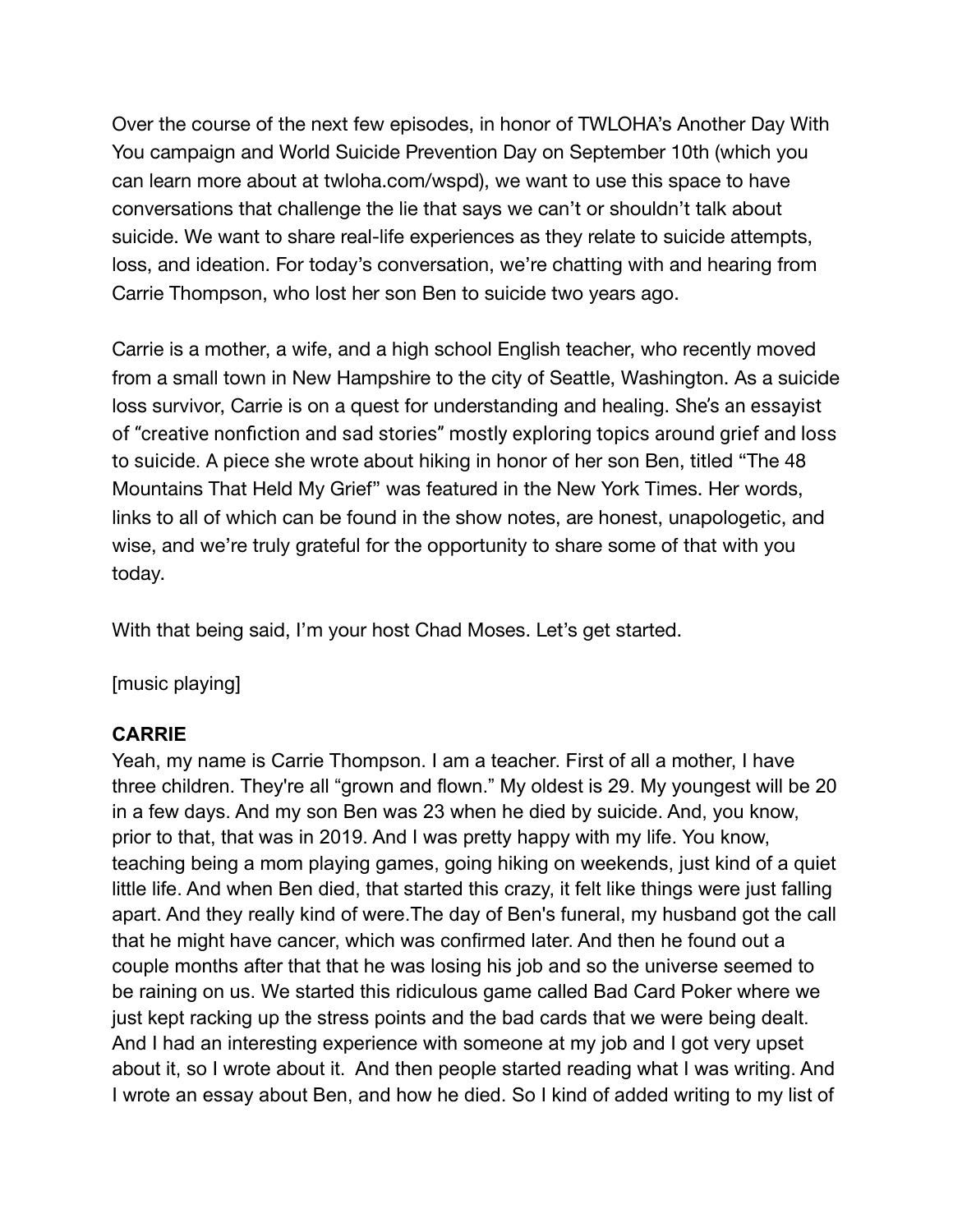things that I do, and that's kind of how I ended up here. My life has sort of two parts to it. There's before Ben died, and then there's after Ben died. If I wrote a book about me, it would be part one and then there would be part two. And I'm kind of figuring out what part two looks like, still. But you have to move forward when things like that happen, and there's no going back and changing it. So it's been a matter of figuring out how to find a way forward that honors part one of my life, while still making a workable part two.

# **CHAD**

Thank you for for sharing that. Before going much further, can I ask about your husband... How?

# **CARRIE**

Yeah, he's actually doing really well. He got a new job that involved us moving across the country from New Hampshire to Seattle, in the middle of a pandemic. But he had a stem cell transplant, and he is the best outcome that we could have. It's not cured, but it's certainly, you know, people live for a long time, with the kind of cancer that he has. And so that's what our hope is, is that we've got him, you know, many, many years to go.

# **CHAD**

Thank you for sharing. It doesn't take a lot of effort for us to say that we're cheering for your family, and for what this new chapter, this new, perhaps you could even say a new volume in this saga of the Thompson family unfolds.,You mentioned that you were a teacher, what did you teach?

# **CARRIE**

I teach English, I still teach English at high school level. And I think that it gives me a perspective. I read a lot. Reading is one of the things that I do, it's kind of an escape but it's also informative. So, you know, it gives you a perspective on on the human condition.

### **CHAD**

you mentioned in that intro that with this occurrence of tragedy, with the loss of Ben, there was kind of another shift in your life. You went from reading to writing, and recently in a piece titled My Son Died by [Suicide,](https://humanparts.medium.com/my-son-died-by-suicide-and-i-dont-know-why-b12f684422a7) and I Don't Know Why, you wrote, "We could replace Ben's name with the name of anyone lost to suicide. And the question remains the same. It haunts us. It's a unique source of pain that only those who've lost someone to suicide experience. Accidents, illness, drugs, cancer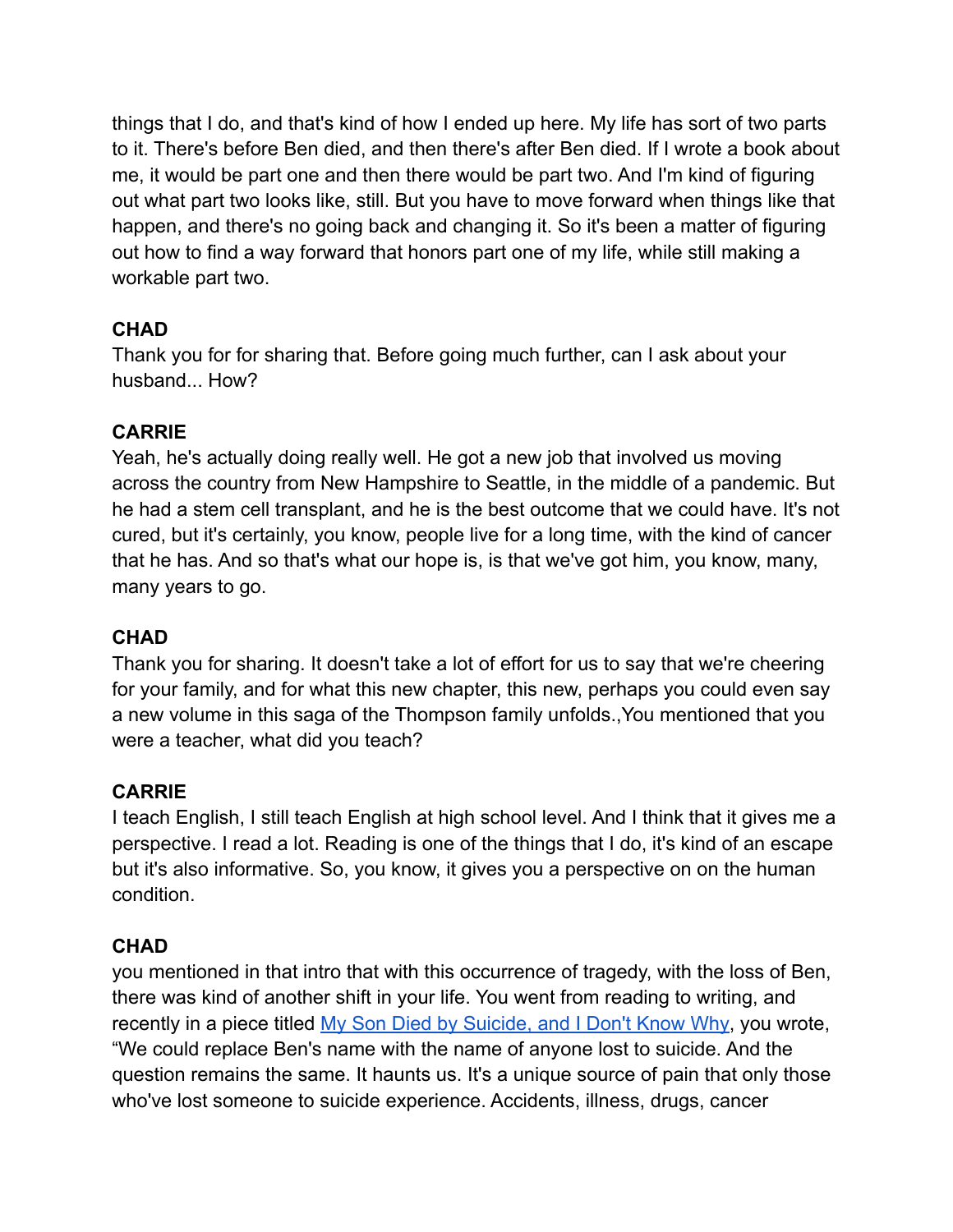murder, we might ask why these things happen. And we might wonder what made this random twist of fate come home to our lost ones. But suicide is somehow seen as different. There's blame involved and shame involved. And we have to figure out where to direct or how to deflect those toxic feelings." There is so much there worth unpacking. When you are going through your sense of introduction here is saying, "I'm a mother, I'm a teacher, I'm a spouse," you were naming things that you had some agency over. And then you mentioned some things that you did not choose: a cancer diagnosis, a loss of a child. There were things that have now become part of your identity that you didn't choose, these sort of twists of fate. And you mentioned there's a very specific way to attach to people who are survivors of suicide. There's questions usually without answers, and there's feelings of shame and blame, mainly due to stigma. What has acknowledging these questions and sifting through the stigma looked like for you?

#### **CARRIE**

If I could go back and edit that piece, I would say that last to overdose, lost to drugs is also something that has a huge stigma attached to it. It's sort of like there's two losses that the family doesn't quite have as much space to grieve however they want to, and that's overdose and suicide. And they're really close, right? They're both diseases of despair, I think. At the time, and it still does, sometimes suicide has like a sticky residue that sort of attaches itself. And there's been studies, the Surgeon General had a statement years ago about families that lose someone to suicide, their grief is seen as less legitimate, they're questioned more, their mental health is seen as less stable. That certainly happened to me. I had people that I couldn't say things that weren't going to be misconstrued as somehow I was mentally unstable, when really, I was just grieving. I had said something that was misconstrued and misinterpreted, and they immediately jumped to, "Oh, you must be thinking about it, too." And that was probably the most glaring example of not having the same space to express what I was feeling without having to worry about someone judging. And, you know, we talk about suicide contagion. And we talk about exposure to suicide, increasing the risk. And I hate the word contagion, because it feels like, if I could change our terminology, I would change that word. It does increase the risk, exposure to suicide has some association, but it doesn't mean that someone a family that loses someone to suicide is somehow, you know, they're grieving, they're not mentally unstable. We can come close to trying to understand what makes someone die by suicide. But in the end, it's unexplainable. And when you can't explain something, and you see it as there's some choice involved, there was an action that Ben took that ended his own life. And that doesn't compute with people's understanding of death. Cancer is a terrible death, right? People die by cancer. We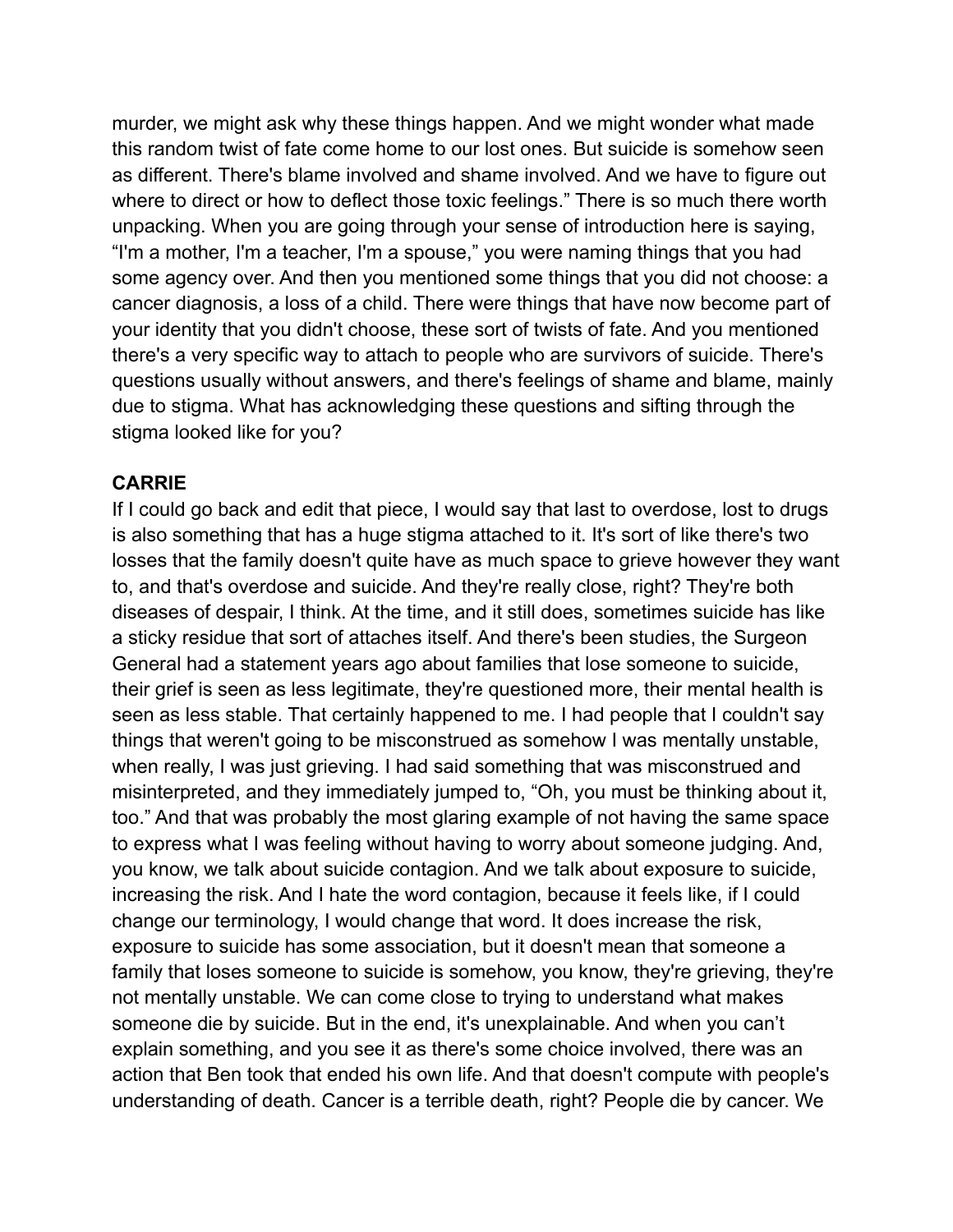lose people to cancer and it's awful. When you move someone to illness or an accident, it's awful. But it's like it's done to them. You were talking about agency, and somehow, suicide involves agency on the part of the person who dies. And I think that that is a real hard place for people to go and for people to understand. With Ben, he was brilliant, and beautiful, and successful. He had just graduated cum laude from University of Maine, and he had everything going for him. And inside, he was losing a battle.

And that battle is invisible. Mental health is invisible. Sometimes it's visible by people's, the way people act, but what's going on in your brain and what's going on in your thoughts aren't really visible unless you tell somebody. And that invisibility, I think it's really easy to hide it and it's really easy to stigmatize it.

### **CHAD**

We've used stigma now in a couple different ways. It's one word and it carries a lot of weight. It does a lot of heavy lifting. Stigma is the moment when our assumptions become absolutes. It's when conversation is stifled because we think we already know the answer. So often, like in our field and on our side of the equation with To Write Love on Her Arms, when we talk about stigma, we're generally talking about people who live with a mental health challenge and feel silenced in their efforts to reach out for help. But you, Carrie, are describing a different sort of stigma. You mentioned earlier that your goal is now to make sense of part two of your life while honoring part one. And still there's stigma, there's still questions, there's, "What was your role as a parent? What was your role as a teacher? What was your role as a community member in the lead-up to and in the aftermath of this stark chapter break?" But I want to pause for a moment where you mentioned, it kind of takes one to know one in order to grieve a loss due to suicide. Where did you find comfort? Where did you find the people who you didn't have to explain your grief to?

#### **CARRIE**

I went to an Out of The Darkness walk from the American Foundation for Suicide Prevention, it was the first place and it was only about mere weeks after Ben died. And I met a mother there who had lost her son to suicide as well, similar age to Ben, but she'd been on this journey a little longer. You know, she put her arms around me, and she held me. I'm very hug averse since I lost Ben, but I remember that hug. She told me that, this sucks and it's gonna suck for a long time. It still sucks. But I needed to find people who spoke the language of suicide loss. And that they would understand how different it was and how it sucked. And I find that that's true. So I am involved with a suicide loss survivors' group. And I have talked to, met with other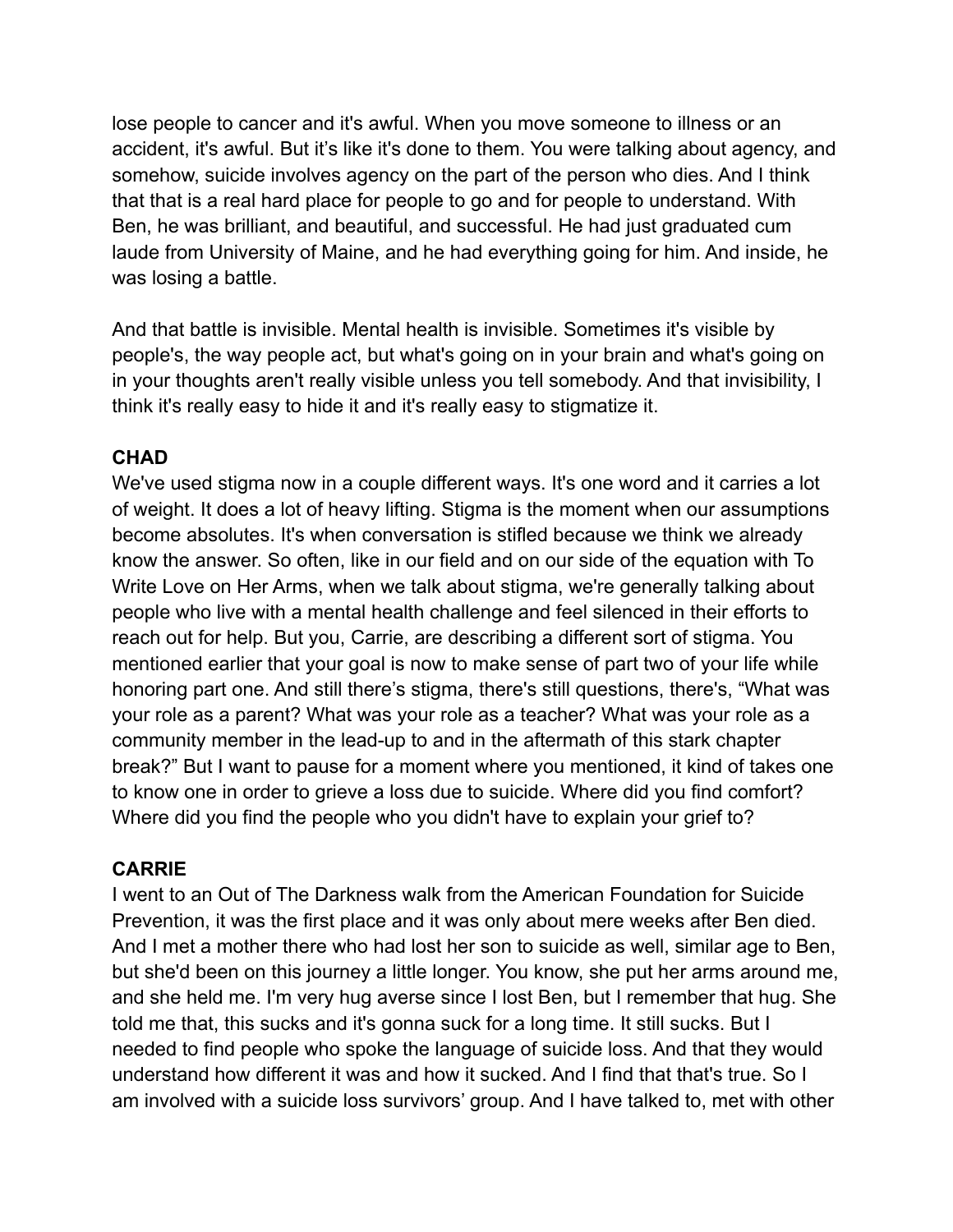parents who've lost children to suicide. So that's helped a lot. And the other thing I had, a really great therapist who I still keep in touch with even though she's in New Hampshire and I'm in Seattle now. That helped a lot. And, you know, writing and going hiking a lot, I've gotten way more outdoorsy. I have found people who understand it, at least a little, and who give me the space to express what I need to say.

## **CHAD**

I am just totally brought in by the teaching aspect. There are so many students that the first time they explore or try to come to grips with depression, anxiety, thought to suicide is through the lens of a high school classroom. And I'm wondering if this loss has changed how you view caring for students. I'm sure the pandemic has shifted a lot of this, as well. But I wrestled to believe that Ben's death was the first in your circle of care that had been lost to suicide, or has been affected by suicide just by nature of high school students coming from a wide variety of backgrounds and contexts. How has this shifted your professional lens? And how that is wedded to your empathetic lens of caring for people?

### **CARRIE**

Yeah, indeed, I had lost students to suicide. And it always struck me how hard it is to handle that in a school setting. And so, for me, losing Ben, it was really interesting because the staff at my school, some of them handled the loss in a very different way than the students. My students were lovely. I had one of my students stay after class. I did start teaching right away after Ben died. I think school started in late August, and I did start school. And very early on, one of my students stayed after school, and he came up to me, he goes, "Yo, Thompson, your son, that's the shits. Like, that's the fucking shits." And then he stops, and he goes, "I mean, that's really bad." And I had to laugh, and I said, "Yeah, you know, it really is the fucking shit, isn't it?" And then he's like, "I'm here for you if you ever want to talk." And I go, "Alright, I appreciate the offer, sweetie, I can't take you up on it. But I really do appreciate the offer." And that was the kind of reception that I got from my students. It was, they were universally supportive.

Working with teenagers, though, in terms of the empathy factor. Christopher Walken has this quote about grief where he talks about, it wounds your heart and you have this giant gaping hole in your heart now. And that you can move on, it doesn't really heal but it adds character to your, he likened it to-what did he call it? Like a dancer with a limp. You can still dance, but it changes you. And I think that that's something that has done for me in terms of, I've always been empathetic with my students. I've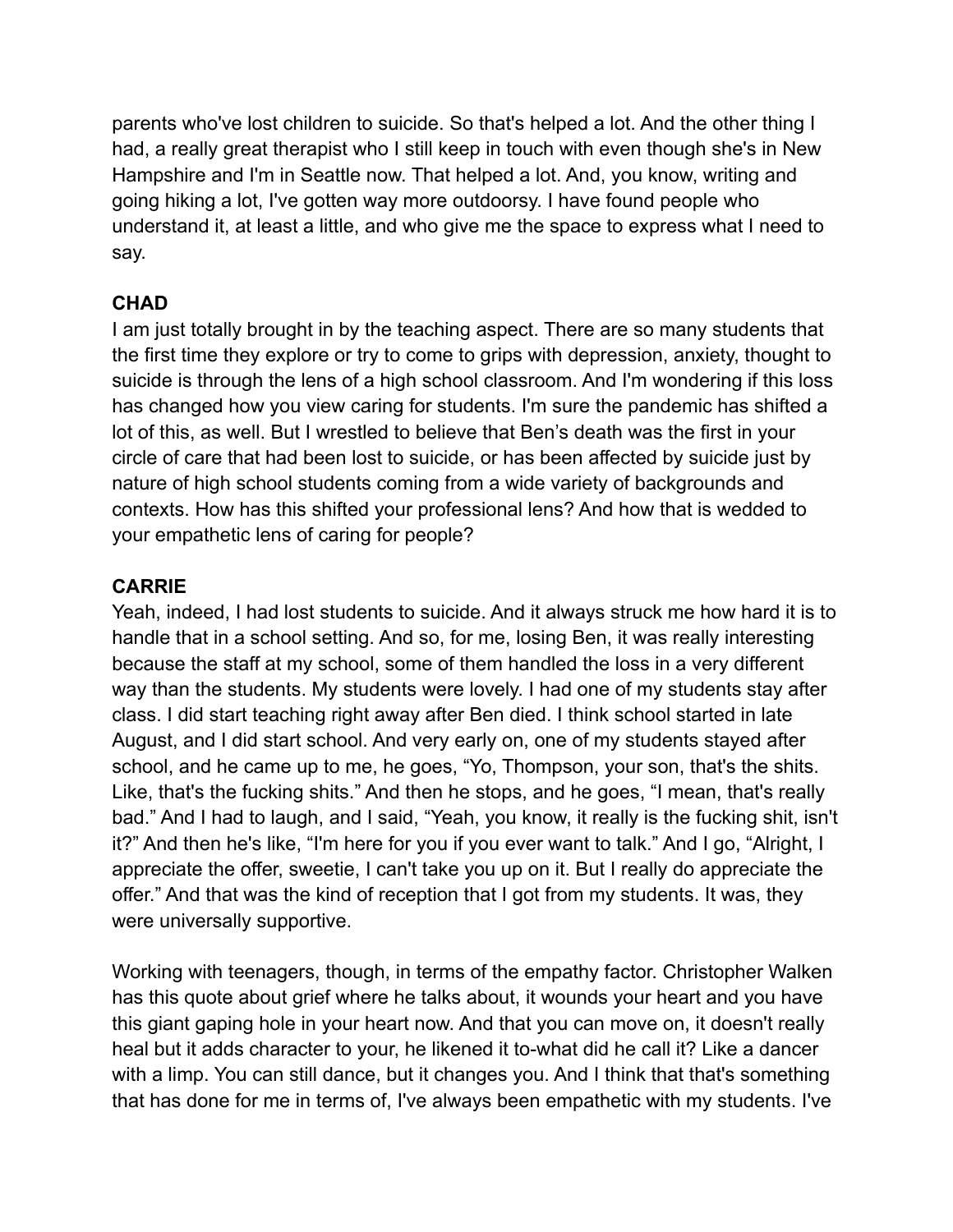had students before tell me that I'm one of the realest teachers that they have. And I take that as a deep compliment. I am so aware of what my students' mental health is anymore. You know, I've always been aware of it, but I am way more likely to look at a kid and say, "Hey, are you OK?" And straight up, ask them. If my gut is saying, "Hey, this kid's really struggling," well I'm picking up the phone, and I think I'm more likely to do that. And I think that students knowing that I have lost a child isn't a terrible thing. Because I think that they know that it is real, and I'm not afraid to talk about it.

## **CHAD**

I just wanted to touch back on that theme of of empathy, of teaching, and I can't help but carry on with the follow through of this pedagogical lens that perhaps the best thing we can teach young people is not the correct answers to a calculus test or the correct way to parse a foreign language, but to teach another foreign language of empathy. And I'd be remiss if I didn't pitch this opportunity: at To Write Love on Her Arms we do have this mental health hygiene crash course that we call Between the Bells, it's for high school communities. It's for a school to help encourage proper conversation around mental health and mental health challenges. And if you have any questions about that, please check out our website.

So a piece of your journey, you've mentioned that a part of your grief processing has included the outdoors. More specifically, it's included hiking and even the act of spreading Ben's ashes in different places. You've been to Yellowstone National Park in Wyoming, you came from Maine, you've hiked through New Hampshire. How has the physical endeavor helped you on an emotional level? And I guess on a more foundational level, what was the reasoning or inspiration Behind linking the physical to the emotional and behavioral health?

### **CARRIE**

Ben told me once, well more than once, that he felt most at home in his own skin when he was outside. You know, he struggled with some mental health conditions. He had some sensory processing things. The world is really hard when it hurts you at your skin. And he always felt better when he was outside doing outside things. He was a snowboarder, and he was into hiking and camping and he was into rafting and swimming and anything outside. He was all over it. And so in losing him, I wanted to find him. It really started about two days after, two to three days after we lost Ben. We cleaned out his apartment. My husband and daughter and our youngest son and I were sitting down at the river at Ben's. His house was almost right on the Penobscot River in Maine. We were sitting down at the river and being outside at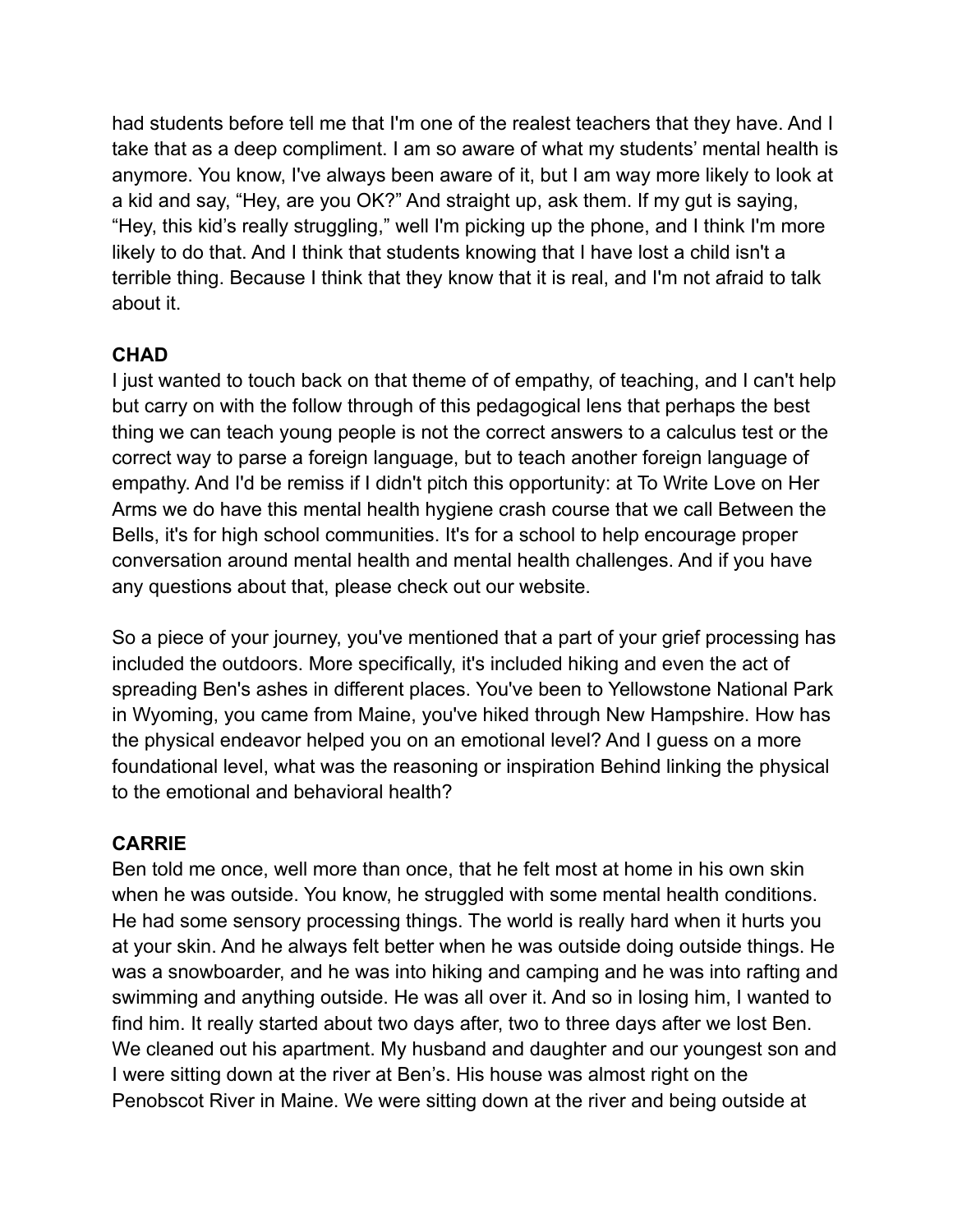that spot just felt, you know, he was there. And then an eagle flew in real low over the water and sat kind of perched on a rock out in the middle and started preening. And it was sort of like, you know, "Hey, Mom, it's all, you know, I got you." At least that's the way I saw it. And it struck me that he was there. And so I wanted that feeling again.

You know, and my husband and I went hiking after we dropped our youngest son off for his first year of college. About mere weeks after losing Ben, our youngest son had to start school. My husband and I went up to the Adirondacks, and we went hiking. We got to the top of Mount Algonquin. And I had a little scattering, too, with some of Ben's ashes. And it seemed appropriate. The first place I scattered ashes was in the river at the Penobscot. Again, it was just one of those where holding the ashes in my hands, that physical act, it makes the loss real, but it also makes the connection still there. Loss is one of those things that brings the paradox of life and death, love and grief, and peace and tragedy, all into one thing. And for some reason, for me, the physical act of scattering ashes kind of lets me feel that connection. But it also lets me feel that letting go sense, and that is what is the cathartic piece for me.

And so the physical act of hiking up to the top of a mountain is physically, you know, you get the endorphins going, it's hard. It's a little bit like grief, you know, there's moments where you're just like, "I can't do this anymore," your body's tired. And then you keep going. And it's a real metaphor for me for how I have processed this grief. You get stronger, you get to the top, and there's this moment where you're looking out, and it doesn't matter if it's a Stockton peak where you're just surrounded by snow, all you can see, there's always something that happens. And I call them Ben moments. There's always a moment on my hike, where I just feel, I feel that connection. Sometimes it's on the peak, sometimes there's a stream and something will happen. And I find them a lot in people. I've had these experiences that I can't even describe. I feel like he sends me people. You know, I met a guy at a waterfall on Hamilton, here in the Columbia River Gorge. I call this guy down and started talking to him, "Hey, how old are you?" He's about Ben's age, maybe a little older. And like, you know, "Hey, this is gonna sound really weird. But you kinda remind me a little teeny bit of my son. I lost him to suicide in 2019." And this friend looks at me and he starts getting all teary, he says, "My name is Ben." And stuff like that happens a lot. I'll meet somebody on a peak. You know, they'll have lost someone as well. Or they have struggled with mental health conditions themselves. I think, you know, people end up out there in the woods for a reason.So I've scattered him from coast to coast at this point. A friend of mine scattered some at the Arctic Circle. So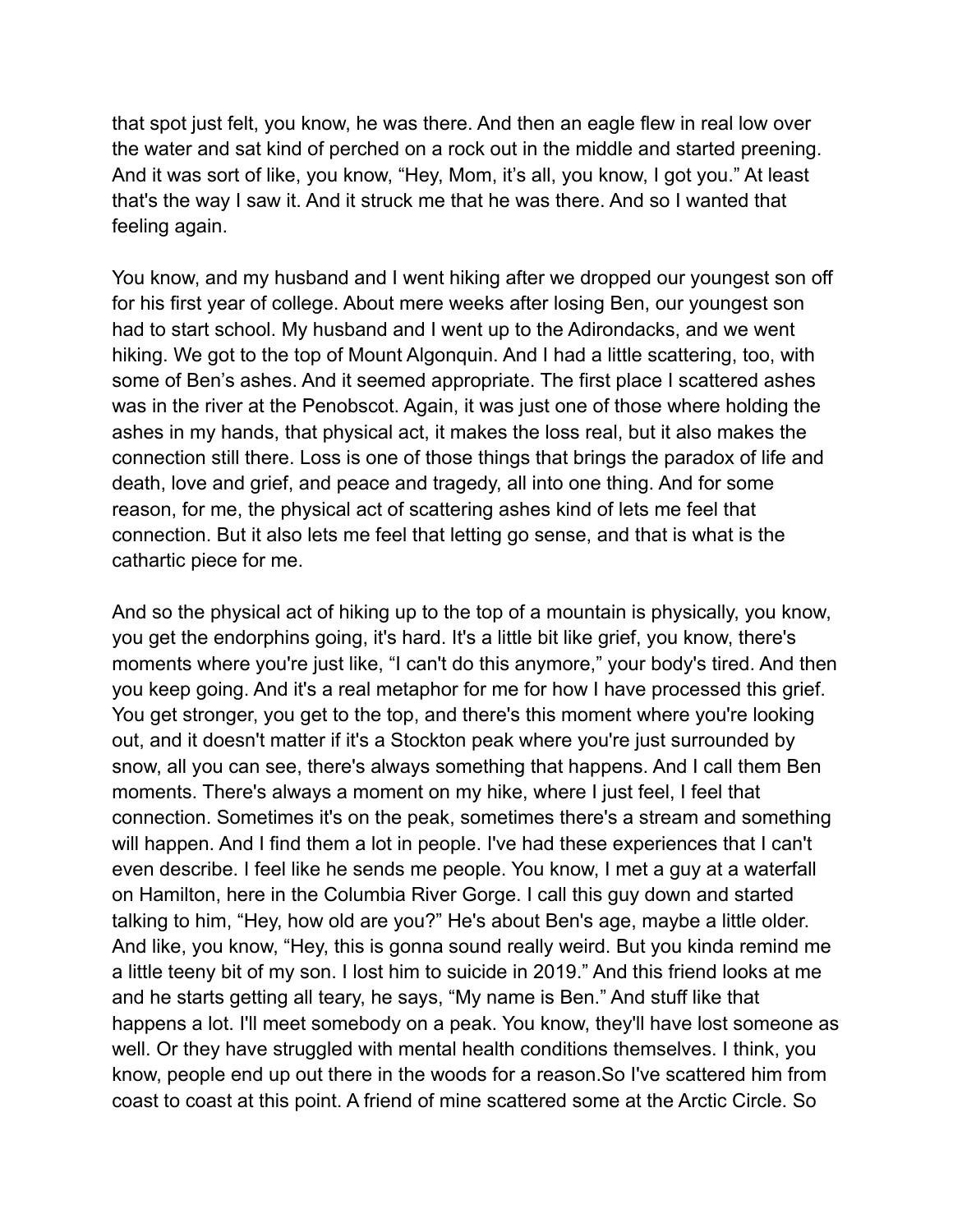you know, these beautiful places and they send me pictures. So I have all of these pictures of places that we have taken Ben. My sister-in-law took him to Arizona. It's an active taking him to places that he wanted to go.

## [music playing]

CHAD: As we dedicate the month ahead to suicide prevention, one of the best ways to play a role in this campaign is by purchasing the **Another Day With You** pack. The pack includes things like a T-shirt, conversation cards, sticky notes, and more—all of which are designed to help you play a part in conversations and actions that move people from a place of hopelessness to help.

From the moment you open your pack, we hope you'll carry the Another Day With You message into your everyday life. Wear the shirt as a visual reminder, use the sticky notes to leave encouragement on a co-worker's desk or a friend's car, and let the conversation cards guide you through heavy but necessary interactions that will challenge the lie that says we can't talk about suicide. To get started on one or all of these things, go to [store.twloha.com](http://store.twloha.com) right now to purchase your very own WSPD pack.

[music playing]

### **CHAD**

You've also mentioned that along with grief, you've explored perspective, specifically, remembering how Ben lived rather than how he departed. Can you share a bit about that, and how remembering the lighter moments has perhaps helped to balance these heavier pieces? There's no undoing that heaviness. But how do you hope the world remembers those lost to suicide?

### **CARRIE**

Yeah, that's a tough balance, right? And this is something that struck me when Congressman Jamie Raskin lost his son, Tommy, to suicide. And he expressed how Tommy lived, and all of the things that Tommy did, and the beautiful young man that he was, before he lost his battle with his mental health conditions. And it reminded me very much of what we wrote about Ben. Ben was a great guy. And when I first started writing about Ben, I wrote about losing him to suicide. And I was focused for a long time on how he died, and how awful that was and how I wanted him to be here, or how I could talk to him, you know, I missed my friend. Then I started thinking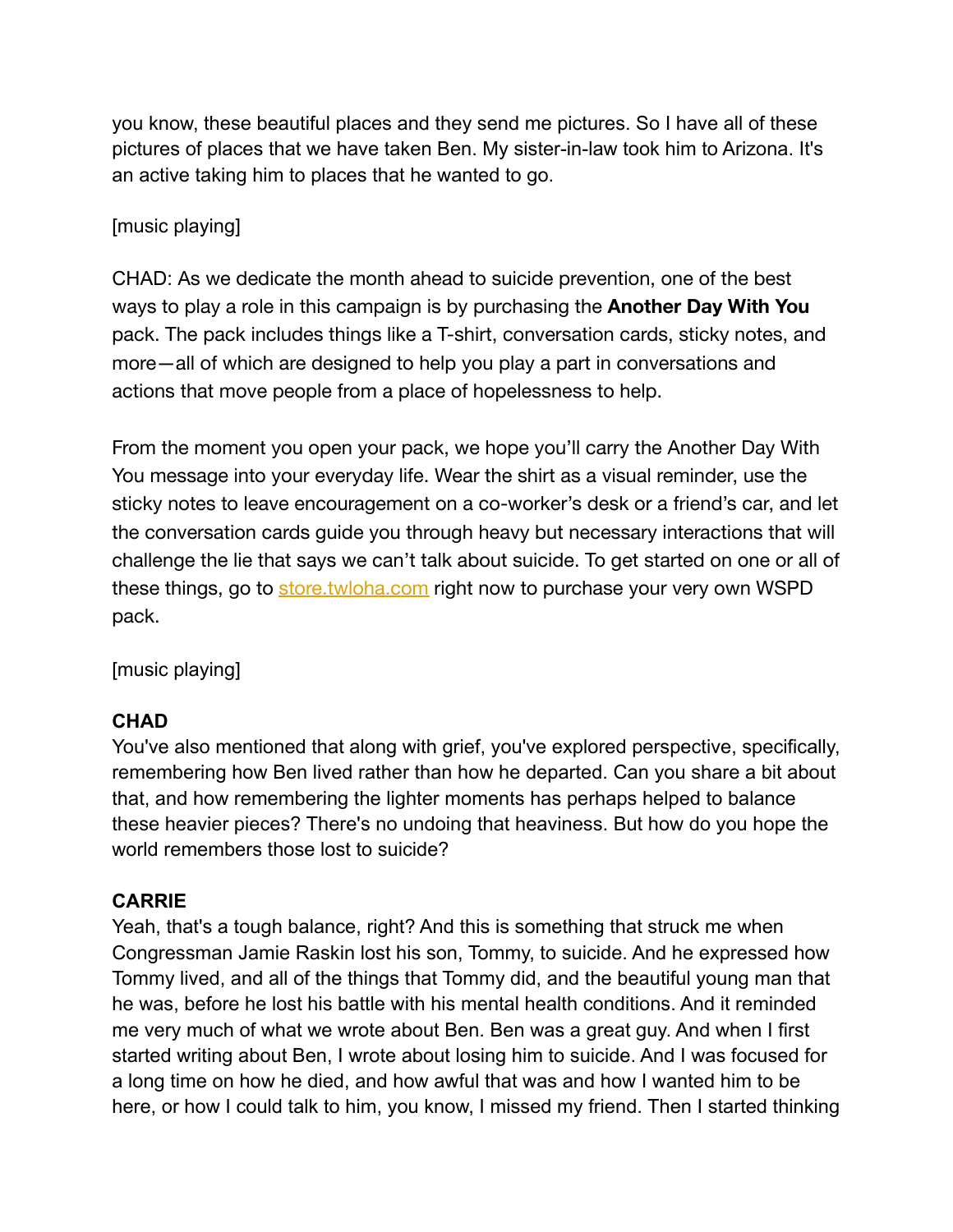about it as like, you know, he lived. I calculated it out at one point, he lived more than 12 million minutes, right? And if you think about the amount of time that it, that someone dies, it just mere takes mere minutes to lose your life. How could that loss, the way that he died, how does that outweigh, you know, 12 million minutes of actual life that he enjoyed and lived and fought and did these beautiful things? And I realized that the way forward for me is realizing that he really did have, he had a life before he died. And that life involved fun and laughter, and plenty of wounds. But the totality of his life is what I want to remember. The manner of his loss cannot outweigh the totality of his life. And I think that however you can, you have to come to terms with these losses. For me, what helped was realizing that he was this brilliant young man who had really lived. And, you know, I use the quote in my essay from the movie, The Last Samurai, where Algren stands up and says, "I'll tell you how he lived." That's the thing. Because it changes the memory to be something that's not the loss, but the life. It's not the grief, but the love.

#### **CHAD**

To investigate the other side of that coin, because we did say this is a balance. Why do you think that talking about suicide is important? You know, perhaps specifically as it relates to things like prevention, helping those who are living with suicidal ideation, helping those who are contemplating an early exit in the wake of some some really heavy moments. Why does being upfront and explicit and honest with suicide matter?

### **CARRIE**

It's important to shine a light on it. I think the more you shine a light on problems, the more you can put language to it. I'm an English teacher, you know, I got to put words to things. And the more that you can help somebody put words to it, the more that you can make it okay to talk about it. I love that we just got 988 approved. That's the three digit mental health helpline where, you know, hopefully nationwide, in a not long time you'll be able to dial three digits and make it as natural as calling 911. But you're getting mental health help, In order to make it okay for someone to say "I'm really struggling with this, I'm struggling with feeling unsafe, I'm struggling with thinking that I want to harm myself," we have to provide that space. And the way to do it is to talk about it. I think Ben was protecting us from his own darkness. And I think that he didn't want us to know how big and scary it really was. I use the words big and scary a lot. I had dinner with him the night that he died. And we were planning to go hiking a couple of weeks later, and we were planning to get sushi the next day. He left me with plans and a nice big long hug and a "I'll see you tomorrow." And I think he went home and opened the door to the monsters. And I think that he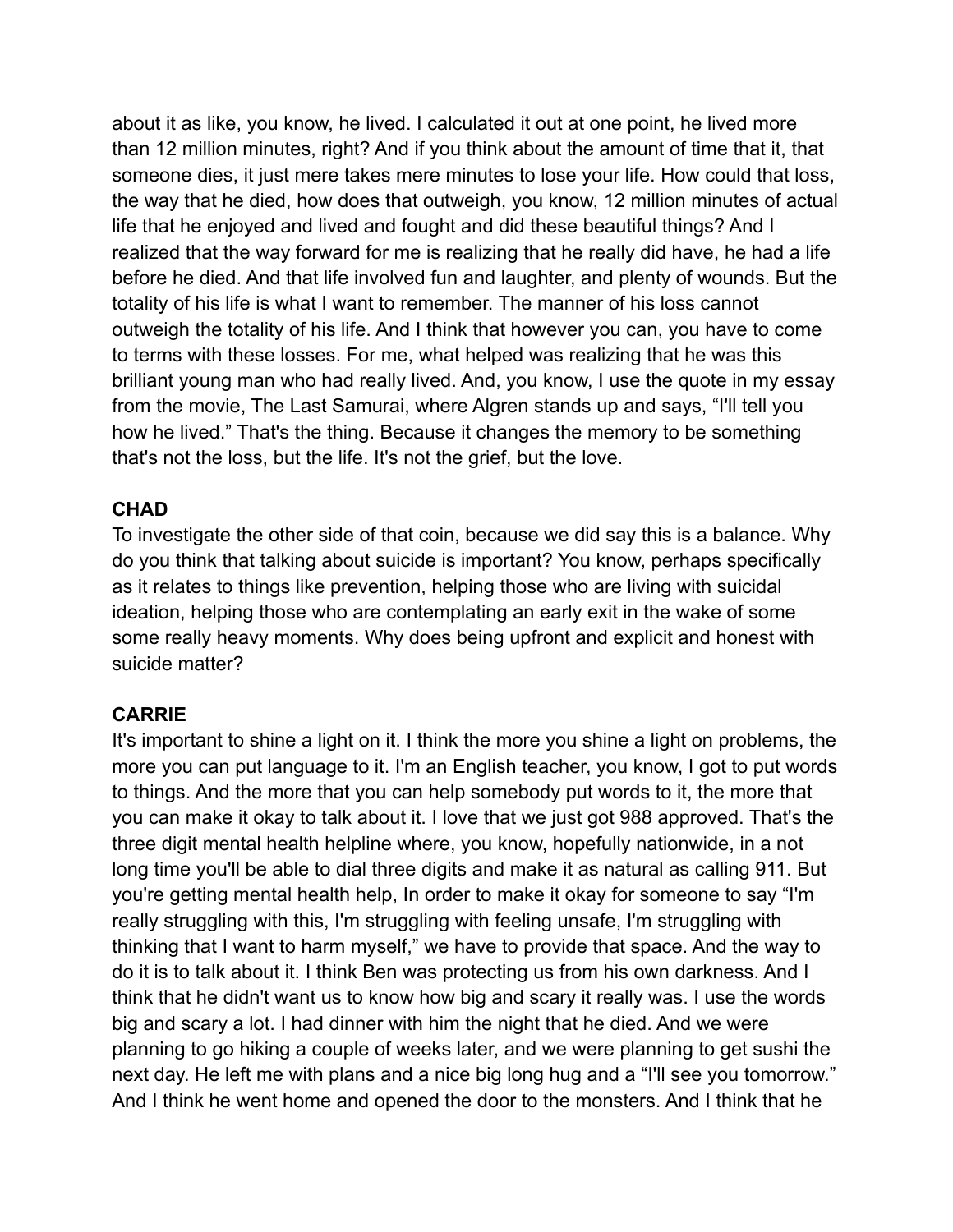lost the battle. You know, he lost the ground, is what I like to say. He couldn't find the center enough to call for help at that moment. And so I think if we can figure out how to get to someone before the monster really grabs them, before they lose the battle. Because I think he was battling, right? The thing that we lose sight of is, you know, suicide is one of those things where there's a moment where the struggle becomes desperation becomes action. The feeling of being trapped, you know, they've talked to attempt survivors who talked about that sense of feeling trapped. They just want to, "I don't want to have this pain anymore. I just want it to stop. I feel-" and so then they take action. But the thing is, like, people who survive attempts, most of them don't go on to complete suicide. And so if you can avert the attempt, if you can get before the attempt, but yeah, I think you have to do it in a way that is dignified. Not this, you know, sitting in a room in the emergency room for two days waiting for mental health care with someone, I knew the whole time, I don't, I'm not sure that that's the best we've got right now. Right? That's the best intervention we've got, is to remove access, to put them in a safe spot. And I want to do that, but I want to do it in a way that is dignified. And I think we need to make it safe for people to say "I'm feeling unsafe, can I just sit here for a while? And can you help me?" And to respond to that the same way that we respond to other health crises. We need to make it okay for people who are struggling with thinking about suicide to reach their hands out and say, "I'm not safe right now."

And we need to make it okay to ask them, right? Talk save lives, people. Being able to talk about it saves people. Being able to talk about self harm saves people. It allows us to stop doing it. And the only way to stop suicide is to talk about it. However you want to talk about it, you got to get it out in the open.

### **CHAD**

I think that's such an important point there, that you don't need to have all of the right words in order to have an effective conversation. You don't need to have letters behind your name proving that you are accredited to talk about hearts and minds and emotions and context. Like, just the act of talking, as long as we're having this conversation, you're not going anywhere.

#### **CARRIE**

Yeah. And sometimes it's just sitting with someone in silence too.

### **CHAD**

Yeah, silence can be a conversation. Absolutely.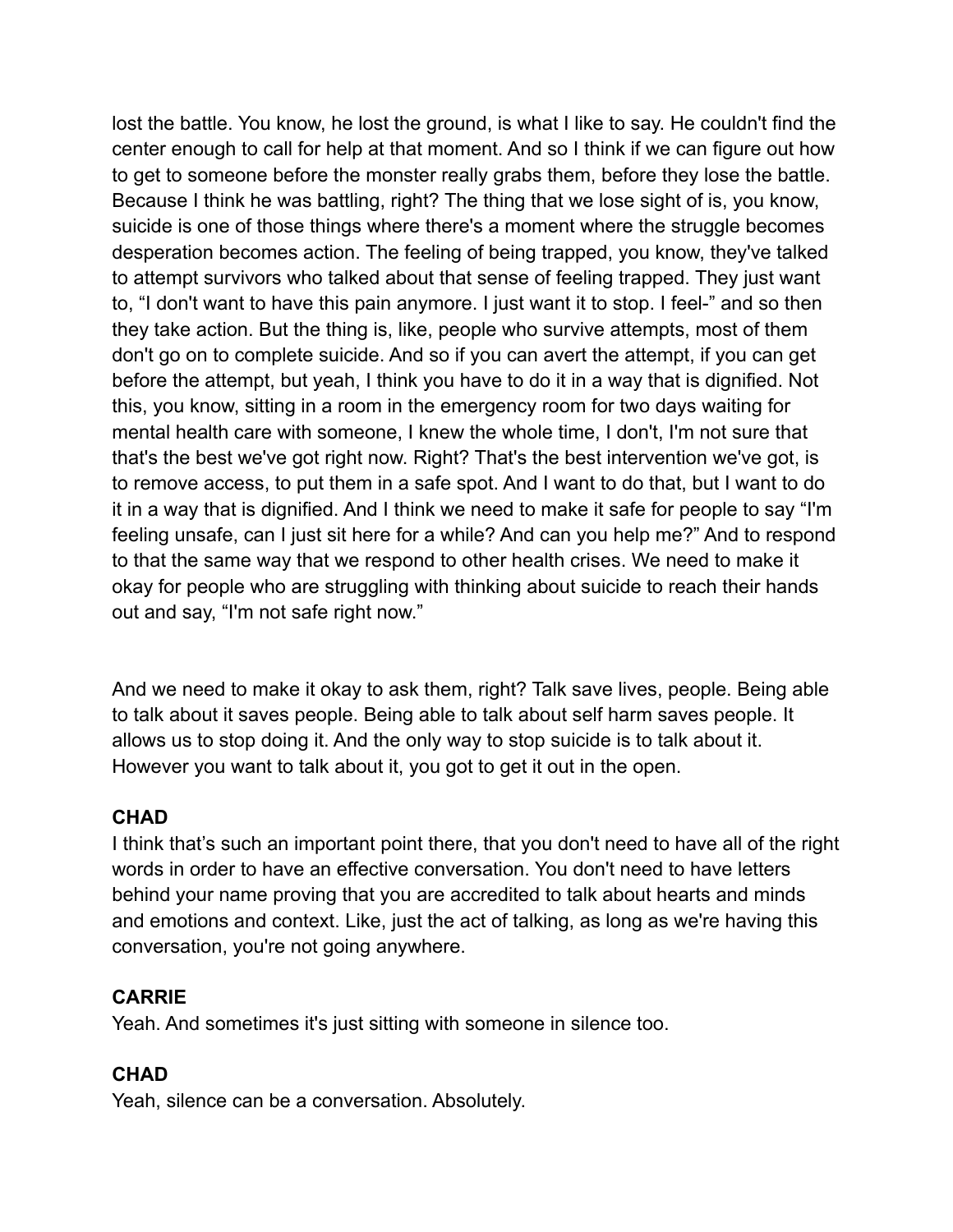#### **CARRIE**

Let's sit here until you're feeling a little better. You don't have to talk to me. I'm not gonna, you know, maybe we won't find the answers right now. But right now, let's just sit. Want some tea? You know, that connection, that human connection. Walking with somebody, and then being unafraid to sit with somebody in that dark space. Ben had so many friends. Aany of us, I would have moved heaven on earth, right? All of us, any of us would have gone and sat with him. We would have sat there and fought that monster as long as it needed. We would have done that. And I feel like there's a lot of that, right? Families, I mean, you know, any of us would do that. We want our loved one here. So making it OK, making it acceptable to ask someone, "Hey, are you thinking of it?" Because that's an awkward conversation too, right? "Are you thinking of harming yourself?" That should be as natural as a question of, do you have a headache? Do you have a stomachache? Right? If you see somebody and you know that they seem a little off, you should be able to straight up have that conversation. And the more that we talk about it, the more we normalize talking about it. I don't want to normalize suicide, I want to normalize talking about suicide.

#### **CHAD**

I kind of want to touch on how you have tried to expose some of that societal stigma. You mentioned in your writings that after Ben had passed, you and your family made the decision to name suicide as a cause of death in your external communications, even in the obituary. And you mentioned receiving judgments and pushback. Could you describe a little bit about what that pushback looked like, what it felt like, and perhaps could you put your finger on a pulse of where that sense of pushback came from? What is it about society that would, in a sense, endorse this pushback on some level?

### **CARRIE**

Well, there's a couple of things going on there, right? I think we publish obituaries right away. I felt like there was a ticking clock where we had to get it up. I was so concerned that the people that loved Ben and that he loved wouldn't know. I spent hours tracking down some of his close friends and making sure that they knew that we had lost him before anything went public. So there was, that was part of it. But I think the families, you know, if you're the family, you're trying to figure out what to say. And you're also still trying to process that loss at the same time. And, again, suicide, the battle is hidden. And so it's shocking, and you're processing the shock.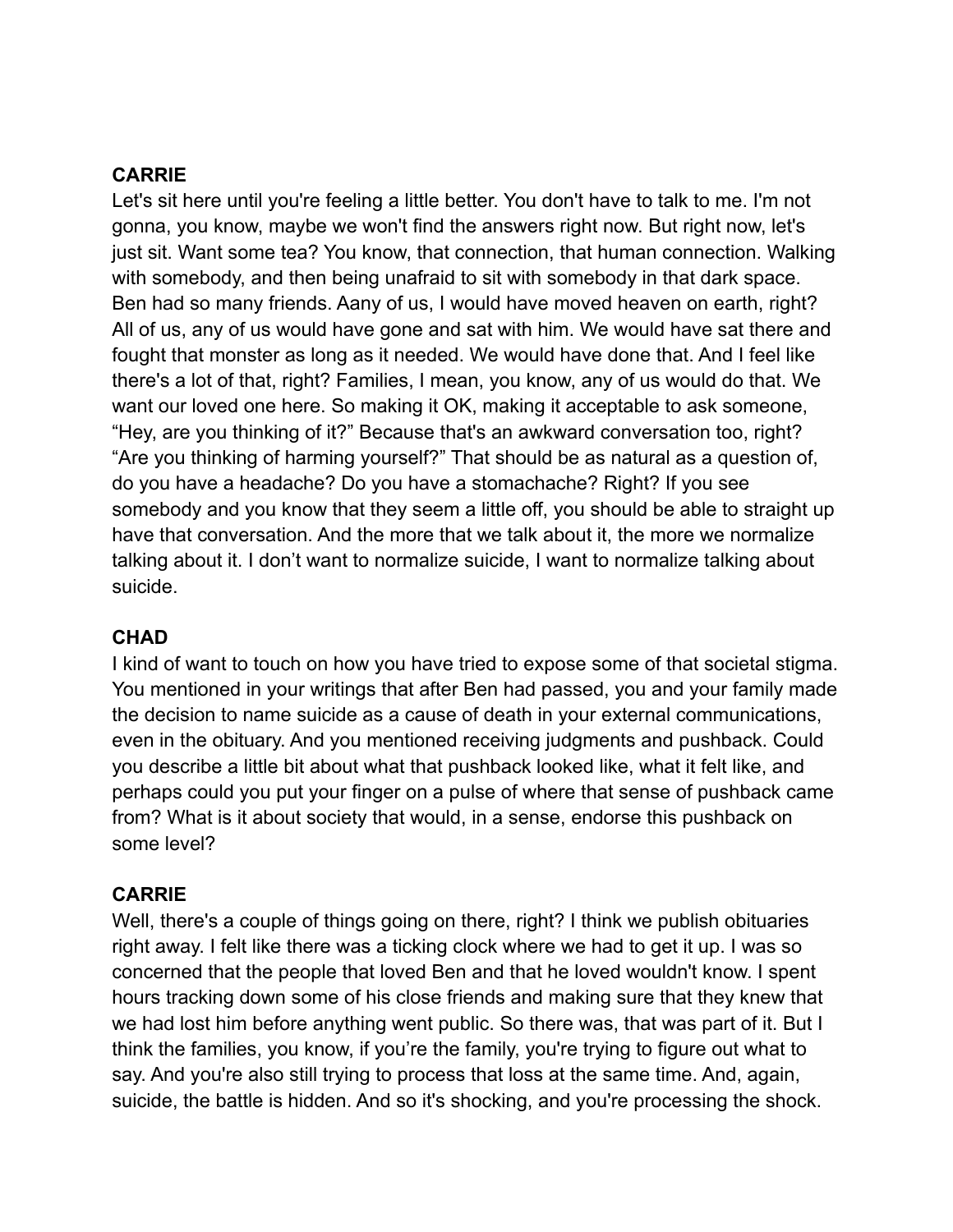And that might be part of why you don't see as much exposure of, you know, someone taking their own life in an obituary or in the public expression of the death. And it could be, you know, everybody has individual reasons why, and so you have to honor the family's wishes. In our case, we're as real as it gets in my family. Sometimes we're a little too real and dark, but hey, it works for us. And we wanted to be honest, and we felt that, you know, Ben was fiercely private about his struggle, but he also was fiercely public about his advocacy for mental health conditions and things like that. We decided that honoring that meant saying it, and also, I got some pushback from family members asking me why we put that in the paper. "Why would you want to say that in the paper?" Well, because we wanted to be honest. And I think that, you know, putting it right out there was the right decision for us. I don't want to say that it's the right decision for every family. Families have to do what they feel is correct.

But in terms of pushback, I had people question it. And it wasn't really openly questioning, it was like, "Wow, really honest, there. That's a really honest obituary." And what they really meant was, "You put it in the paper?" We agreed as a family that we would. Now I will say if anybody, if Ben's brother or sister or my husband had said, "No, I don't want to put it in there," I would have honored that. It was a group decision. And so there's that. But we also had people who said, "I'm really glad you were honest." I've had people reach out to me online, I've gotten a couple people help. I had someone contact me on Twitter, saying, you know, "I think about this a lot." And I said, "Are you safe?" You know, it opens a conversation and I'm happy to have that conversation if it keeps someone safe. If it can happen with Ben, then you know, and that's the thing like, people ask me, I've had people ask me the craziest things like, "Did you know?" And, you know, part of me wants to be sarcastic like, "Yeah, I did. I totally did." What are you thinking? You know, like, but what it is, is people don't know what to say so they just say things that they shouldn't really express. I can confirm for your listeners, it is perfectly acceptable and very touching for someone to simply say, "I'm so sorry, that sucks." That's brilliant. Just simply say, "I'm so sorry. That really sucks." It's a lovely expression of condolence.

#### **CHAD**

Absolutely. Carrie, thank you. Just to remove myself entirely from this conversational equation, this is now your microphone completely. And assuming that the only person here in this podcast is you and the listener. And imagining that this listener is someone who says, "God, Carrie's story sounds a lot like mine." What would you say to someone who is also a survivor of suicide loss if you had just this moment to relay anything? It's all yours.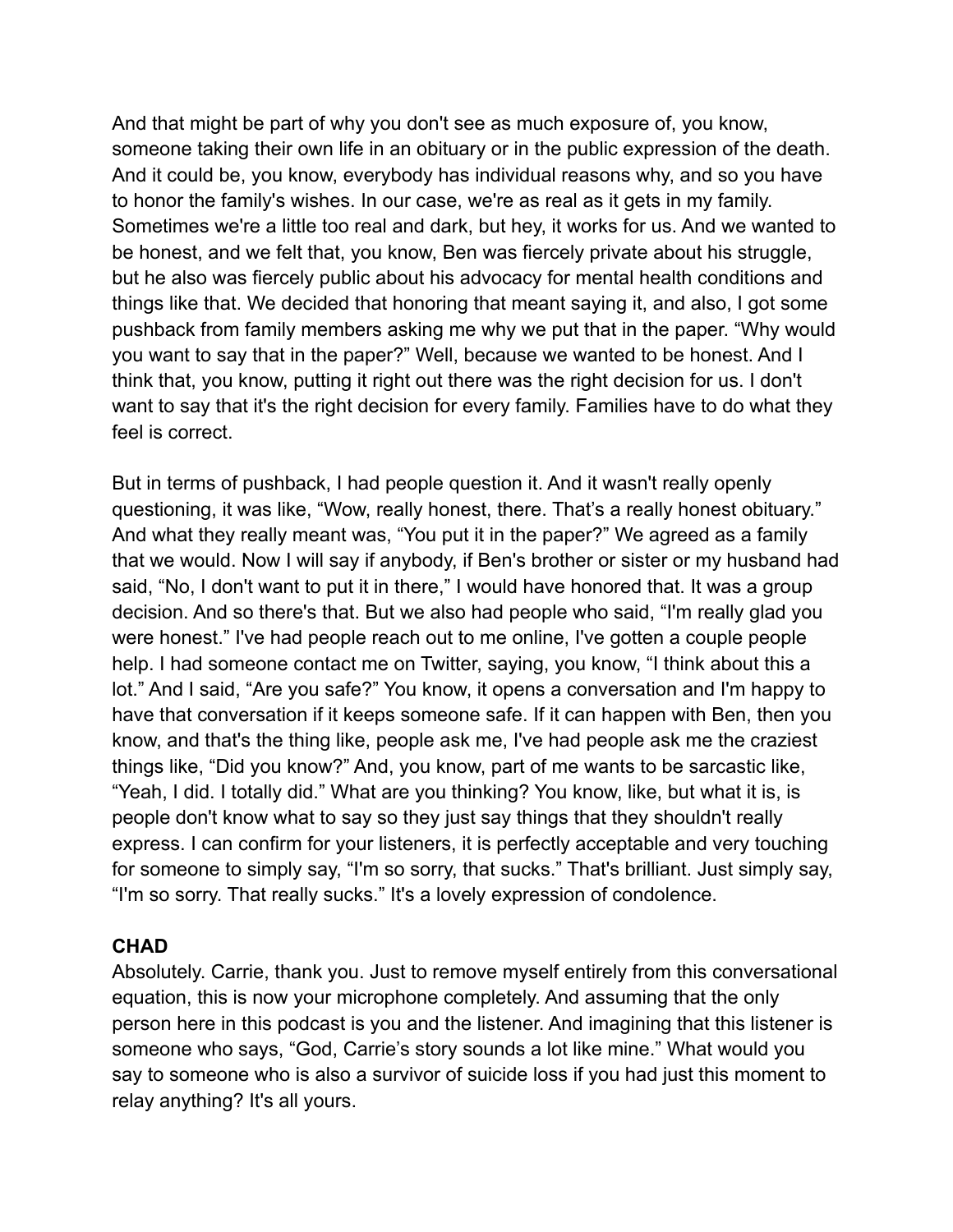#### **CARRIE**

I will start by saying that sucks. It really sucks. And I am so sorry that you are part of this unwanted, unwelcome club of suicide loss. And it's gonna suck for a long time. Grief doesn't get better. It doesn't go away. It's not something that you get over. You're going to carry this for, from now until your own departure from this mortal coil. But you get better at carrying it. You get stronger at lugging it around. You learn the boundaries of it. You grow around the hole that is now left in your life. And you kind of come to a place where you figure out that there's no answer, at least for me. There's no answer that's going to satisfy the question of why, because the only answer would be for Ben to be alive. And so getting comfortable with the unknown and the unanswerable was the key for me to start to make progress moving forward, and figuring out how to write that next chapter, that volume two of my own life. And eventually, you figure out that grief and joy can coexist at the same time, sometimes in the same breath, in the same moment. And that you can feel more of one or the other, but you can feel them both. And it doesn't mean that your last one is any less lost, or that you love them any less. It just means that the loss is there, but also life is there. And so, getting to that point where you can feel those feelings again, it does come. Better days come. The light finds you at the bottom of the cliff, if you can just be there, and you know, it'll find you. You got to look for it, but it will find you.

[music playing]

#### **CHAD**

We want to extend our thanks to Carrie for finding the time and space to share her experience and wisdom with us and all of you. Carrie, your insight into grief, healing, and the need for suicide prevention is something we admire. As you continue your quest, we hope to amplify your voice and the voices of others who are with you in solidarity. And we feel immense gratitude for the opportunity to hear about and celebrate how Ben lived through you. Thank you.

And to the person listening, we hope this conversation provided you with something valuable, as well. Perhaps the encouragement to reach out for help or the bravery to ask a friend how they're *really* doing, or maybe it offered you the permission to feel your grief wholly with joy and sadness co-existing. We hope you know that when we say we want another day with you, it does indeed mean *you* and all that you entail.